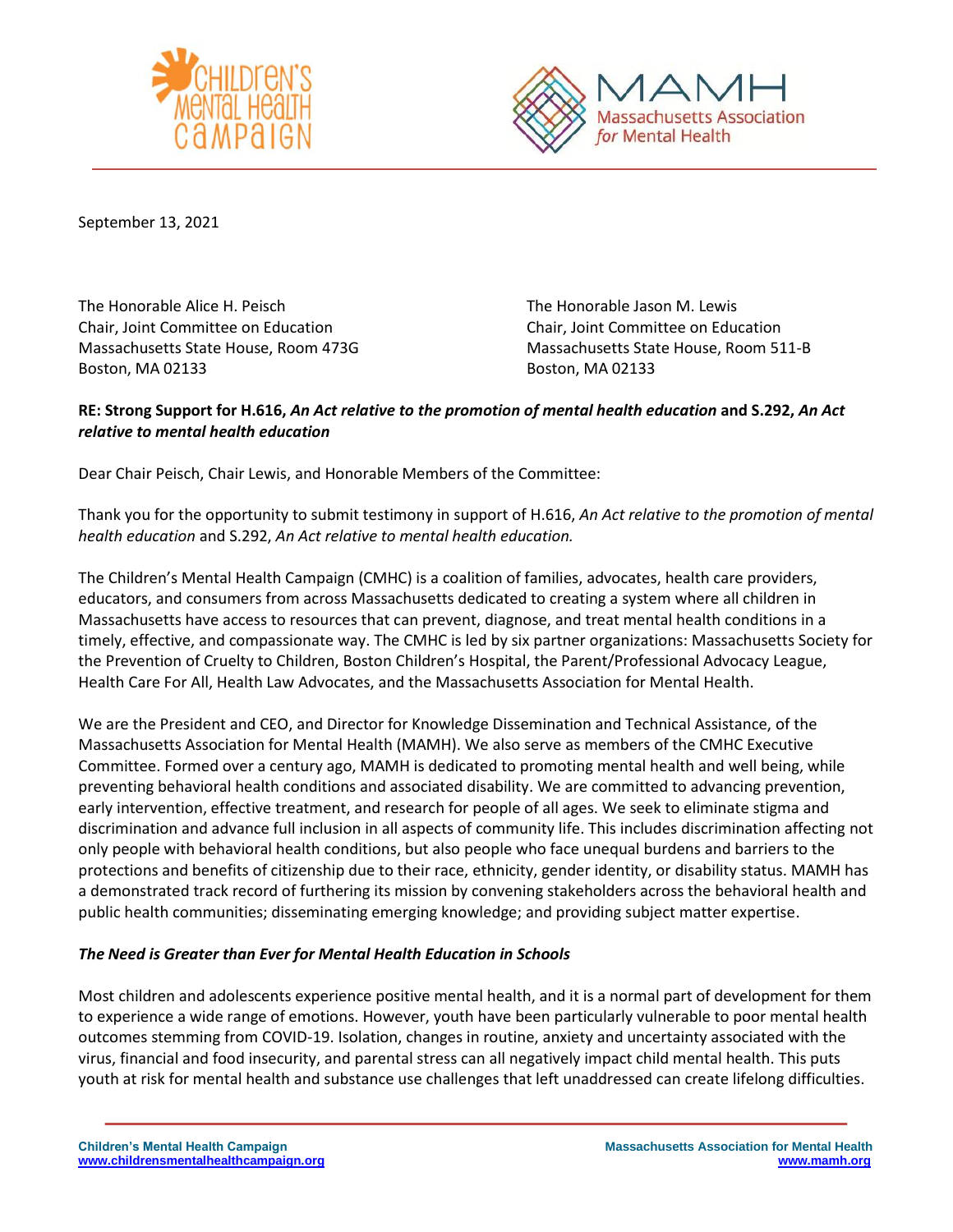In May 2020, 29 percent of parents in a nationwide survey reported that their child's emotional health was already harmed; this figure increased to 31 percent—one in three surveyed parents—by October 2020. It has also been well documented that adolescents, young children, LBGTQ+ youth, and children of color are disproportionately vulnerable to negative mental health consequences surrounding COVID-19.

Here in Massachusetts, in an online survey conducted by the MA Department of Public Health (DPH) between September and November 2020, almost half of all youth in Massachusetts (48%) reported feeling sad or hopeless almost every day for two or more weeks in a row. This is 21% higher than data from the 2017 Youth Risk Behavior Survey. Youth from American Indian/Alaskan Native, Multiracial, and Hispanic/Latinx communities were more likely than white youth to report feelings of sadness and hopelessness. Youth in Massachusetts are also reporting Post-Traumatic Stress Disorder-like (PTSD-like) reactions, including having nightmares, avoiding situations, constantly being on guard, and feeling numb or detached. Sixty-one percent of Queer youth, 55% of Non-binary youth, and 53% of youth of transgender experience report having at least three PTSD reactions during COVID. Youth with disabilities are twice as likely as youth without disabilities to report PTSD reactions. ii

More recently, in June 2021 the Centers for Disease Control and Prevention (CDC) reported that visits to emergency departments for suspected suicide attempts for adolescent girls increased roughly 50 percent in early 2021 compared with the same period in 2019.<sup>ii</sup> Compared to adults the COVID-19 pandemic may continue to have increased adverse consequences on youth mental health over the longer-term.<sup>iv</sup> Mental health concerns and conditions can interfere with academic performance, social development, and health. Too many children and adolescents lack the information, skills, and support needed to understand or navigate these experiences.

## *Purpose of H.616 and S.292, Access to Mental Health Education for All K-12 Students*

The purpose of H.616, *An Act relative to the promotion of mental health education* and S.292, *An Act relative to mental health education* is to provide students with information to understand their own mental health, skills to build and strengthen their own resilience, and resources to provide them additional support when they need it. Requiring mental health education appropriate for developmental stages at each grade level will help students understand, value, and protect their mental health. Studies of several mental health education programs indicate that they are effective in improving knowledge about mental health and may help to decrease stigma and increase students' willingness to ask for and receive help for mental health problems. $v$ 

We also know that resilience is activated when youth have information and resources to develop their capacity for coping and thriving, even in the face of adversity. In 2017, the Robert Wood Johnson Foundation reported that "children ages 6 to 17 who have had two or more adverse childhood experiences but learned to stay calm and in control when faced with challenges are over three times more likely to be engaged in school compared to peers who have not learned these skills."vi Helping to mitigate the effects of significant stress and trauma on youth requires a community-wide approach. Schools are the logical partner to provide mental health awareness and resiliency education, as they are where children and adolescents spend most of their time.

H.616, *An Act relative to the promotion of mental health education* and S.292, *An Act relative to mental health education* also build on a movement of states passing laws to advance mental health education in their schools. Five states in particular – New York, Virginia, Florida, New Jersey, and Maine – have already passed laws that require schools to provide mental health awareness instruction.

New York, which adopted its mental health education requirement in 2016, developed a Mental Health School Resource & Training Center to provide a recommended curriculum framework aligned with the state's curriculum standards. The Center established mental health domains and specific learning objectives for each developmental stage, along with tools and resources for curricular development such as sample lesson plans and exercises. Lesson plans cover issues such as the multiple dimensions of health, the identification and expression of feelings,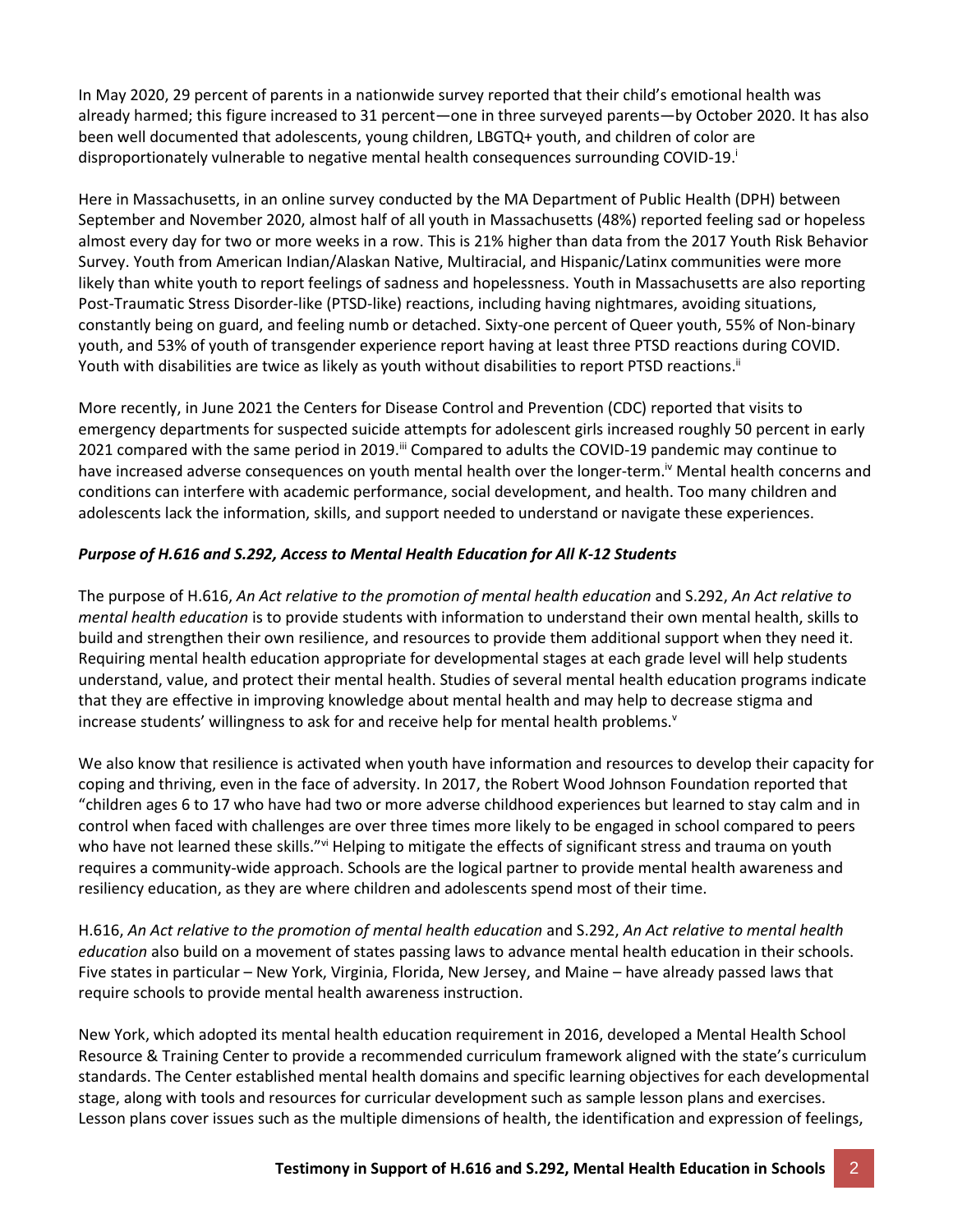understanding self-care and the development of coping strategies, and recognizing when and how to access help. They include sample classroom exercises, book and article recommendations, and other resources to empower students to understand and develop strategies to manage their emotions. The Mental Health School Resource & Training Center has been a critical training and technical assistance provider as schools across New York adopt and engage in early implementation of mental health education instruction.

## *Districts and Schools Have New Resources to Support Mental Health Education*

Here in Massachusetts, the Massachusetts Department of Education has also long acknowledged the importance of mental health education in schools. Since 1999, the state's curriculum framework has included a mental health standard for PreK-12. In recent years, the Department has been working to update the curriculum framework and it is anticipated that there will be increased emphasis on mental health. However, the curriculum framework is not required, and as such, not all schools provide this critical information to students. H.616, *An Act relative to the promotion of mental health education* and S.292, *An Act relative to mental health education* would ensure a more equitable approach, that is, that ALL students are provided behavioral health knowledge and support access skills.

Since MAMH last testified before this Committee on the topic of mental health education in schools, we have been actively engaged in responding to the recommendations of the Committee to develop reliable resources and technical assistance capacity to support schools in adoption of the bill's proposed mandate. In the FY21 and FY22 state budgets, the Legislature was gracious to include funding for the Department of Mental Health (DMH) to contract with the Behavioral Health Integrated Resources for Children (BIRCh) Center and the MAMH to create a plan for a statewide School-based Behavioral Health Technical Assistance (TA) Center. Over the past year, the BIRCh Center conducted a needs assessment consisting of key informant interviews with leaders at Massachusetts state agencies, school professionals, and community-based professionals; informational interviews with nine school TA centers in other states; surveys with nearly 500 school and community behavioral health professionals across Massachusetts; and focus groups with school and community providers. The result is a detailed report entitled, "Development and implementation of the Massachusetts technical assistance center for school-based behavioral health," with detailed recommendations:

Grounded in an Interconnected Systems Framework (ISF) and an equity driven approach, the TA Center will provide regional support to districts at varying levels of intensity according to district need. Each regional hub will develop formal partnerships with associated Community Behavioral Health Centers according to the New Behavioral Health Roadmap (Executive Office of Health and Human Services, 2021), and all TA Center operations will be coordinated by the TA Center's central office. In its direct work with districts and community partners, the TA Center will support the implementation of social, emotional, and behavioral screening, programming and instruction related to behavioral health promotion, training and support for evidence-based practices and interventions at Tiers 1, 2, and 3, and strategies for connecting students and families with community resources. In addition, the TA Center will support districts in developing the structures to sustain this work, such as clinical supervision and leadership and effective staffing models. At the universal level, all districts will have access to online learning modules, resources on best practices, drop-in support hours, and annual live training.<sup>vii</sup>

The BIRCh Center is now poised to initiate a phased implementation strategy to support school districts in developing comprehensive and sustainable school mental health structures.

At the same time, MAMH has been gathering and curating mental health education resources to support students and their families. MAMH has been working with the above-mentioned New York State Mental Health School Resource & Training Center to identify age-appropriate resources for youth in grades K-5, 6-8, and 9-12. The resources include TV shows; games to play; articles, blogs, books, and other reading materials; activities such as breathing exercises, journaling, and short meditations; and a list of podcasts and apps. Likewise, MAMH is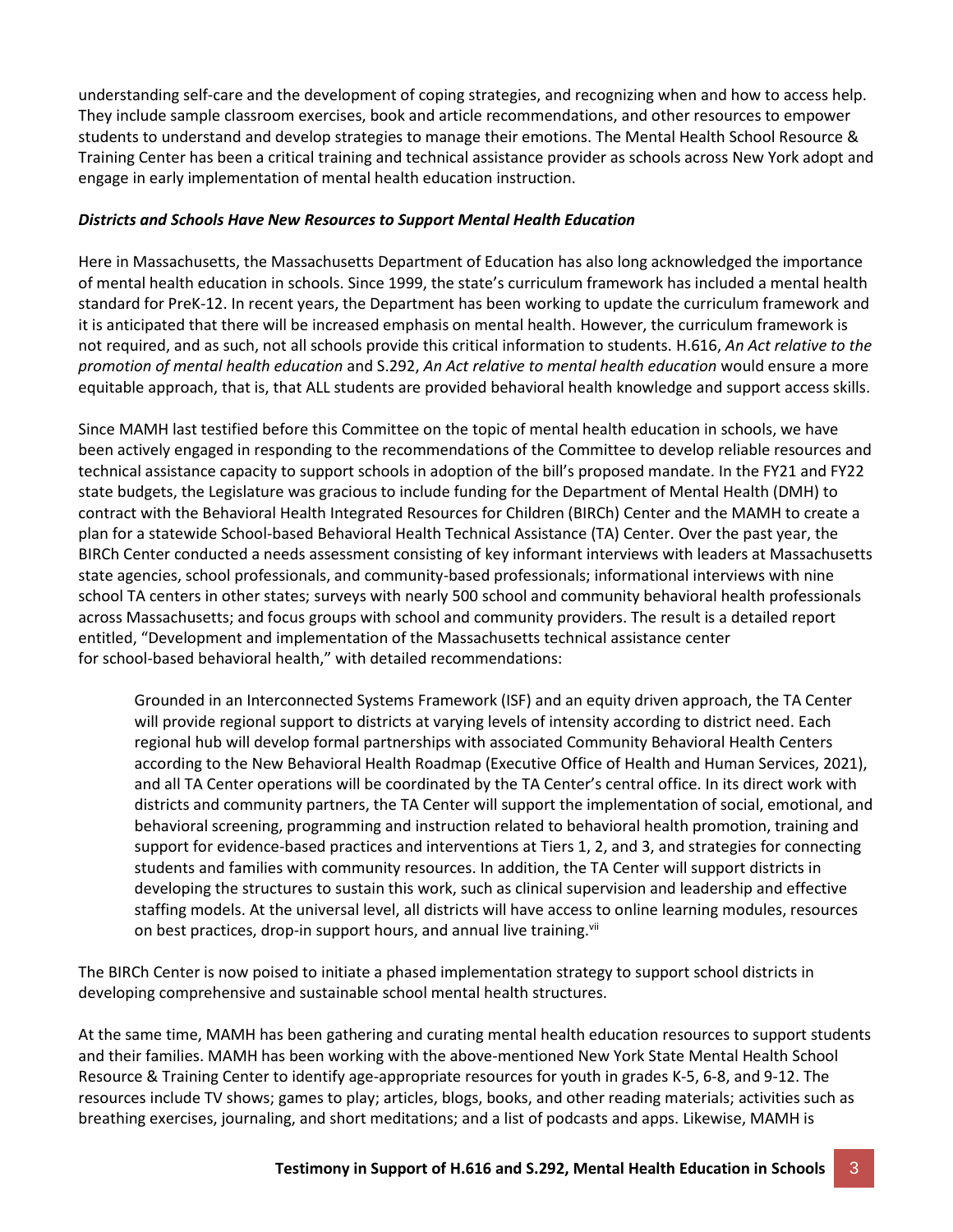developing a series of short videos on different mental health topics. The purpose of these resources is to raise awareness about mental health; teach children and adolescents skills to promote positive mental health; equip youth with knowledge and skills to foster healthy coping and resiliency; and to teach youth and families where to go if they need further help. The BIRCh Center will include these tools in its Tier 1 online resource library, as they are excellent resources for school personnel in educating their students on mental health.

For students and families that identify as needing additional support beyond these mental health education resources, new tools and resources have also launched in the past two years. MAMH has been partnering with the Executive Office of Health and Human Services on the #JustAsk Campaign to encourage youth in need to reach out for help. The campaign encourages young people to talk to family and friends, find resources and services in their community through Network of Care Massachusetts, and call 211 to be connected to someone to talk with immediately. More information on #JuskAsk can be found here: [https://www.mamh.org/justask.](https://www.mamh.org/justask)

[Network of Care Massachusetts](https://massachusetts.networkofcare.org/mh/index.aspx) was launched on March 16, 2020 and is now in its second year of operation. It is the singular place where all mental health, substance use, and related social services programs and organizations are curated into a state-wide online, user-friendly, searchable tool. It supports people in taking their first steps in accessing behavioral health care by helping them find reliable information on behavioral health resources and supports in their communities. The searchable directory of 5,200 resources is complemented by an extensive library of health information, including over 30,000 high-quality articles, fact sheets, and interactive tools written by leading experts in their fields. Since its inception, over 93,000 unique visitors representing all counties in the Commonwealth have visited Network of Care Massachusetts. The tool is designed to be user-friendly for lay audiences, and therefore accessible to adolescents, families, and school personnel looking for care and support.

Thank you for your leadership, consideration of this testimony, and attention to the needs of some of your youngest constituents and their families. The Children's Mental Health Campaign (CMHC) and the Massachusetts Association for Mental Health (MAMH) strongly support H.616, *An Act relative to the promotion of mental health education* and S.292, *An Act relative to mental health education* and urge you to take swift action to favorably report them out of committee.

Sincerely,

Danna Mauch

Danna Mauch, PhD President and CEO Massachusetts Association for Mental Health (MAMH) On behalf of the Children's Mental Health Campaign (CMHC)

Jenifer ? toff

Jenifer Urff, JD Director for Knowledge Dissemination and Technical Assistance Massachusetts Association for Mental Health (MAMH) On behalf of the Children's Mental Health Campaign (CMHC)